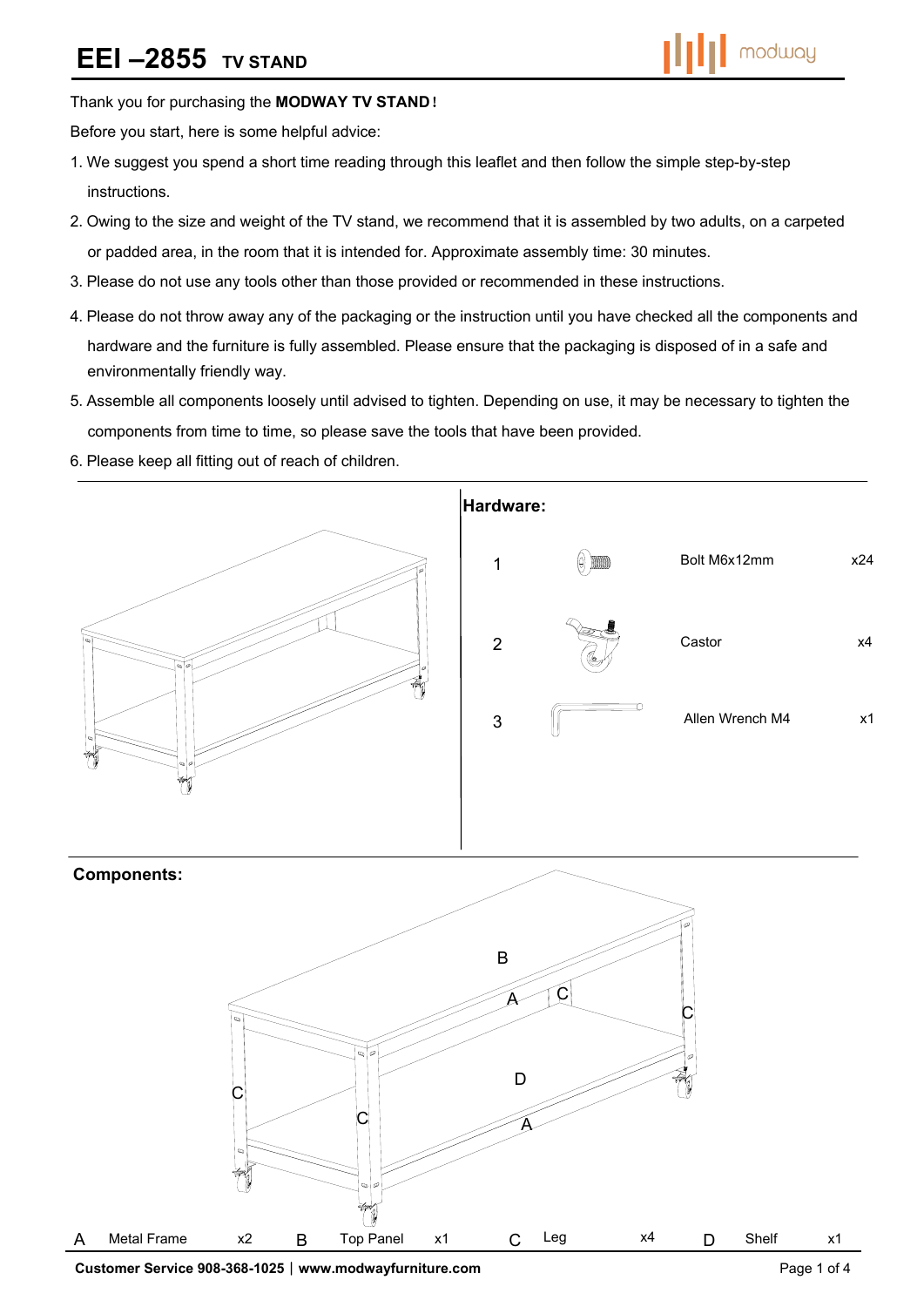### **EEI-2855 TV STAND**



### **STEP 1:**

Put **Top Panel (B)** upside down on a carpeted or padded surface.

Place 1 piece of **Metal Frame (A)** to **Top Panel (B)**.

Insert 4 pieces of **Bolt (1)** into the pre-drilled holes on **Top Panel (B)** through the pre-drilled holes on **Metal Frame (A)**. Use **Allen Wrench (3)** to tighten **Bolts (1)**. Do not fully tighten **Bolts (1)** at this step.



#### **STEP 2:**

Put **Shelf (D)** upside down on a carpeted or padded surface.

Place 1 piece of **Metal Frame (A)** to **Shelf (D)**.

Insert 4 pieces of **Bolt (1)** into the pre-drilled holes on **Shelf (D)** through the pre-drilled holes on **Metal Frame (A)**. Use **Allen Wrench (3)** to tighten **Bolts (1)**. Do not fully tighten **Bolts (1)** at this step.

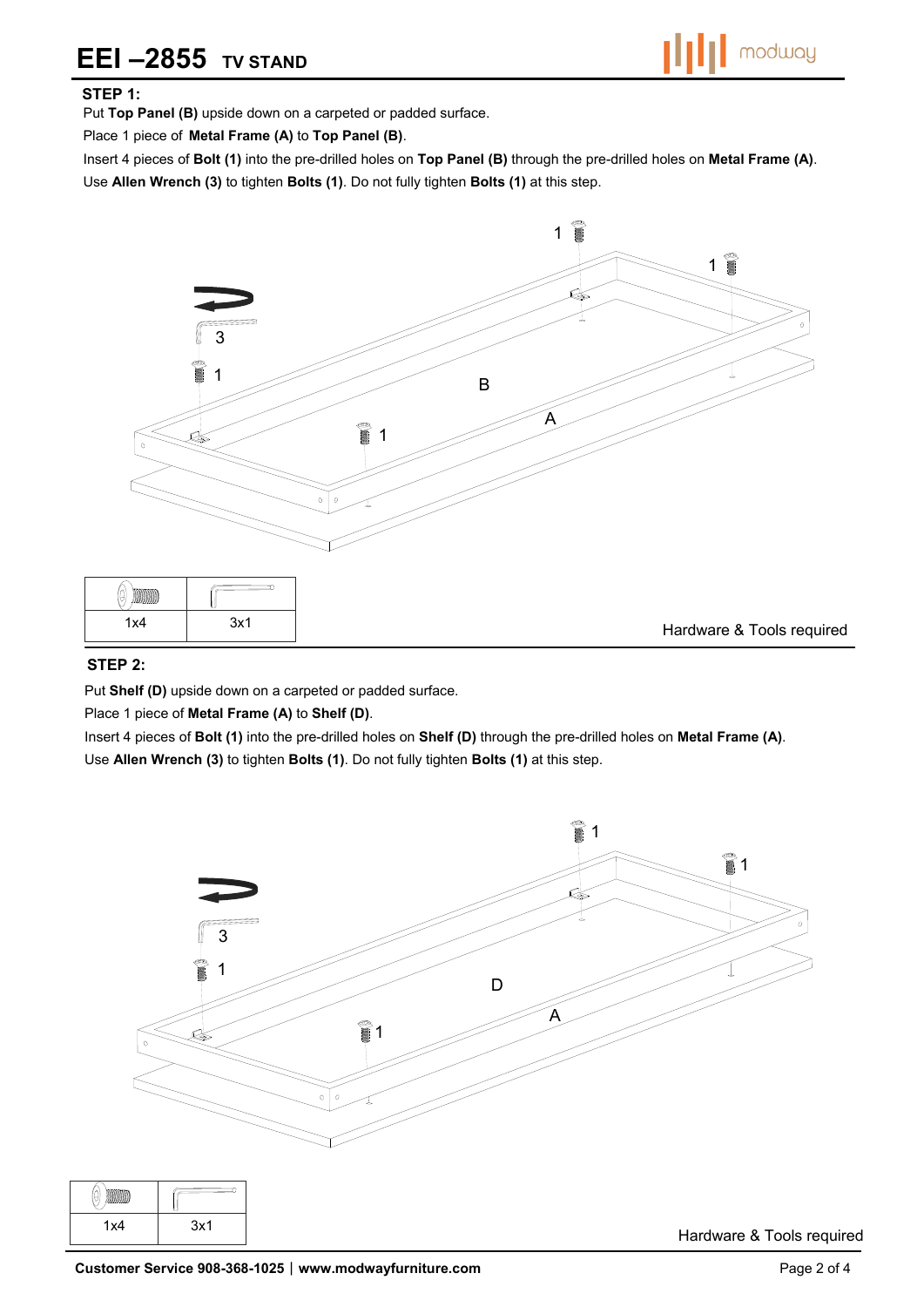## **EEI-2855 TV STAND**



### **STEP 3:**

Put the assembled **Metal Frame (A)** and **Top Panel (B)** upside down on a carpeted or padded surface.

Place 4 pieces of **Leg (C)** to the assembled **Metal Frame (A)** and **Top Panel (B)** as shown.

Insert 8 pieces of **Bolt (A)** into the pre-drilled holes on **Metal Frame (A)** through the pre-drilled holes on **Legs (C)**.

Repeat the same steps for the assembled **Metal Frame (A)** and **Shelf (D)**.

Use **Allen Wrench (3)** to tighten all the **Bolts (1)** clockwise until secure.



#### **STEP 4:**

Tighten 4 pieces of **Castor (2)** into the bottom of assembled **Legs (C)** by hand clockwise until secure as shown.





Hardware & Tools required